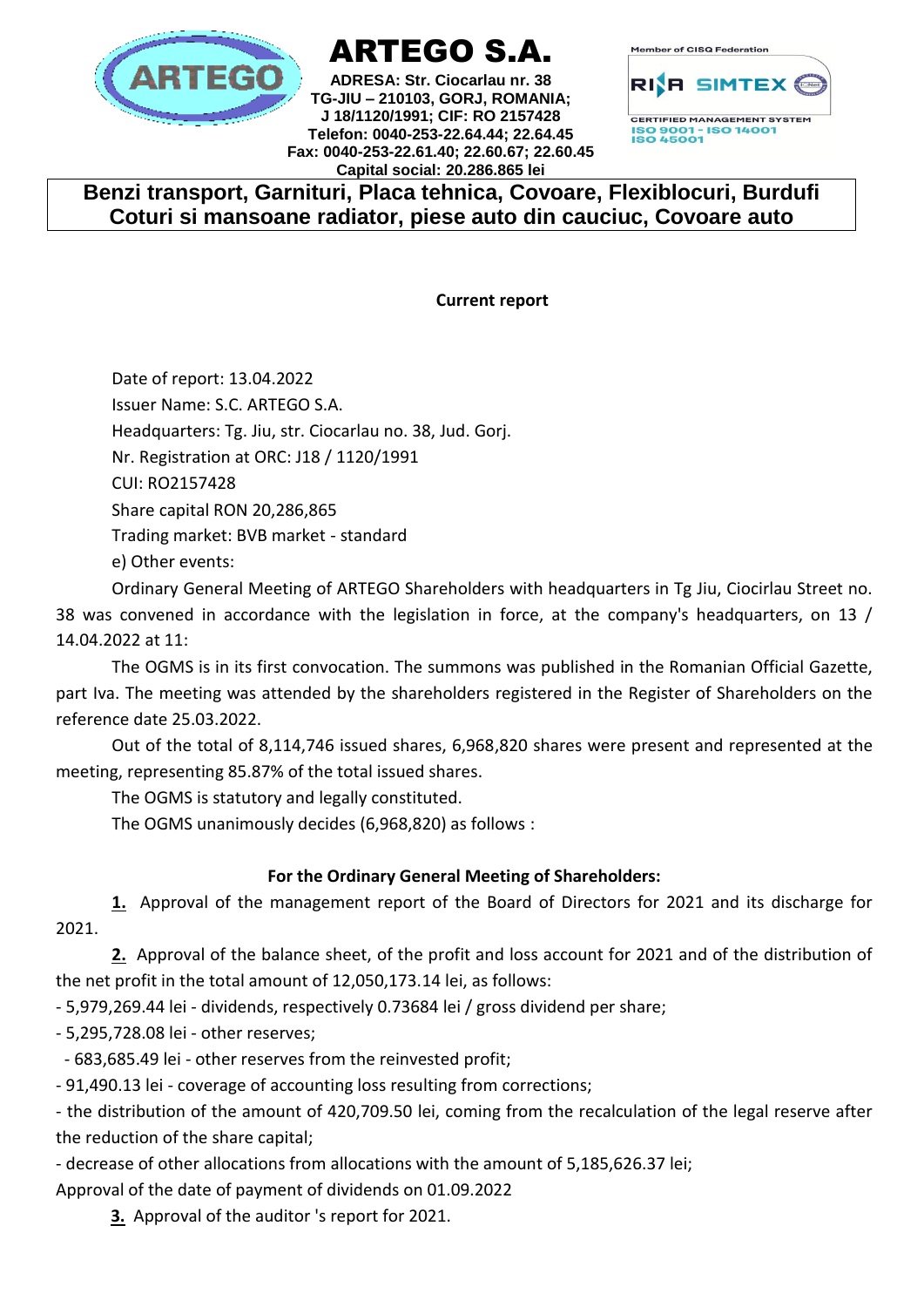**4**. Approval of the revenue and expenditure budget for 2022.

**5.** The approval by secret ballot of the external financial auditor MONITOR SRL and the conclusion of a financial audit contract for a period of 3 years, starting with 14.04.2022 and the mandate of the Chairman of the Board of Directors to negotiate and sign the audit contract.

**6.** Approval of the company's man-machine scheme, the maximum number of employees being 650.

 **7.** Approval of the remuneration report of the company's managers (administrators and directors), in accordance with the provisions of art. 107 of Law 24/2017 regarding the issuers of financial instruments and market operations.

 **8.** Approval of the CA proposal regarding the registration date on 11.08.2022 for the OGMS, according to art.87 par. 1 of Law 24/2017 on issuers of financial instruments and market operations and its approval and approval of 10.08.2022 as ex-date.

#### **For the Extraordinary General Meeting of Shareholders:**

Extraordinary General Meeting of ARTEGO Shareholders with headquarters in Tg Jiu, Ciocirlau Street no. 38 was convened in accordance with the legislation in force, at the company's headquarters, on 13 / 14.04.2022 at 11.30.

The EGMS is at its first call. The convocation was published in the Official Gazette of Romania, part IV a. The shareholders registered in the Register of Shareholders on the reference date 25.03.2022 participated in the meeting.

Out of the total of 8,114,746 issued shares, 6,968,820 shares were present and represented at the meeting, representing 85.87% of the total issued shares.

The EGMS is statutory and legally constituted.

The EGMS decides unanimously (6,968,820) as follows:

### **1 . Approval of credit line extension as follows: I) Credit Contracted to Intesa Sanpaolo Bank**

1) Approval of the extension of the date of use of the cash, multicurrency credit ceiling, with nonbinding character, for an indefinite period, in the amount of 11,000,000 lei;

2) Approval of the maintenance of all guarantees already established in favor of the Bank for guaranteeing the above-mentioned credit, together with interest, commissions and other related costs, based on the above-mentioned credit agreement and the related guarantee contracts, namely:

**√** Real estate mortgage, for the entire value of the Loan to which is added the interest related to the loan calculated until its full repayment, as well as the commissions and expenses related to the loan, on the following properties owned by the Borrower:

a) urban-courtyard-construction land with an area of 11,243 sqm, located in Targu Jiu, str. Ciocarlau, no. 38, Gorj county, having the cadastral number 1315/2/1/1/1/4, together with the constructions C15 with the cadastral number 1315/2/1/1/1/4-C15, C16 with the cadastral number 1315/2 / 1/1/1/4-C16, C17 with cadastral number 1315/2/1/1/1/4-C17, C28 with cadastral number 1315/2/1/1/1/4-C28, C29 with cadastral number 1315/2/1/1/1/4-C29, C30 with cadastral number 1315/2/1/1/1/4-C30, C31 with cadastral number 1315/2/1/1/1/4-C31, C60 with cadastral number 1315/2/1/1/1/4-C60, C70 with cadastral number 1315/2/1/1/1/4-C70, C73 with cadastral number 1315/2/1/1/1 / 4-C73, registered in the land book no. 41172 (derived from the paper conversion of CF no. 24788) of Targu Jiu Municipality;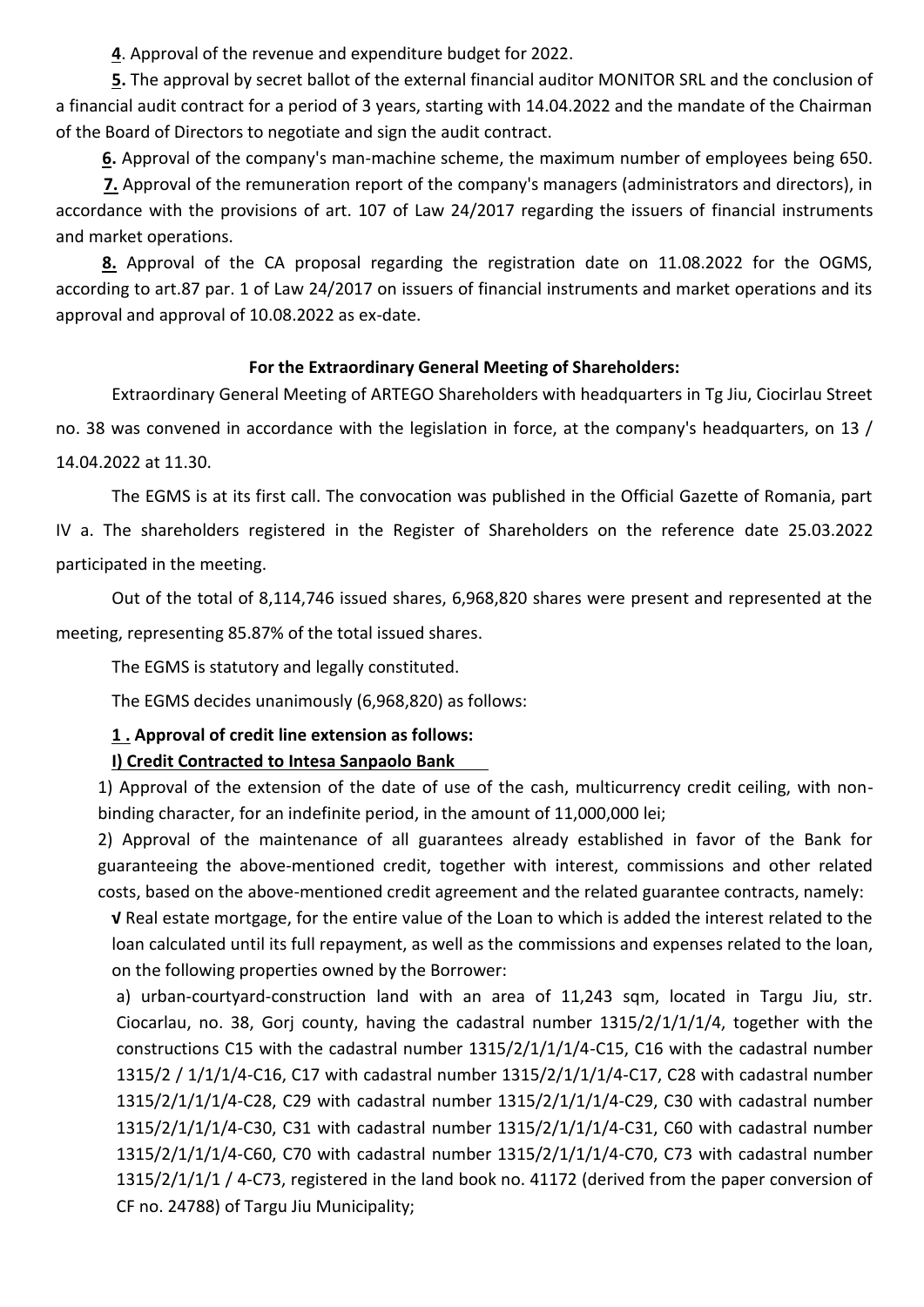b) courtyard-construction urban land with an area of 18,910 sqm, located in Targu Jiu, str. Ciocarlau, no. 38, Gorj county, having the cadastral number 1315/2/1/1/1/7, together with the constructions C54 with the cadastral number 1315/2/1/1/1/7-C54, C55 with the cadastral number 1315/2 / 1/1/1/7-C55, C58 with cadastral number 1315/2/1/1/1/7-C58, C57 with cadastral number 1315/2/1/1/1/7-C57, C56 / 2 / 1 with the cadastral number 1315/2/1/1/1/7-C56 / 2/1, C69 with the cadastral number 1315/2/1/1/1/7-C69, registered in the land book no. 40067 (derived from the paper conversion of CF no. 24791) of Targu Jiu Municipality;

c) urban-courtyard-construction land with an area of 4,114 sq m, located in Targu Jiu, str. Ciocarlau, no. 38, Gorj county, having the cadastral number 1315/2/1/1/1/9, together with the construction C56 / 4 with the cadastral number 1315/2/1/1/1/9, registered in the land book no. 41169 (derived from the paper conversion of CF no. 24793) of Targu Jiu Municipality;

d) courtyard-construction land with an area of 1,575 sq m, located in Targu Jiu, str. Ciocarlau, no. 38, Gorj county, having the cadastral number 1315/2/1/1/1/10, together with the construction C63 with the cadastral number 1315/2/1/1/1/10-C63, registered in the land book no. 41170 (derived from the paper conversion of CF no. 24794) of Targu Jiu Municipality;

e) urban-courtyard-construction land with an area of 22,150 sqm, located in Targu Jiu, str. Ciocarlau, no. 38, Gorj county, having the cadastral number  $1315/2/1/1/11$ , together with the constructions C56 / 3 with the cadastral number 1315/2/1/1/1/11-C56 / 3, C61 with the cadastral number 1315/2/1/1/1/11-C61, C62 with the cadastral number 1315/2/1/1/1/11-C62, registered in the land book no. 41165 (derived from the paper conversion of CF no. 24795) of Targu Jiu Municipality;

- $\checkmark$  Movable mortgage on receivables resulting from the implementation of the Supply Framework Agreement no. 15074 / 17.09.2015 and of the subsequent supply contracts concluded with CET GOVORA S.A., registered at the Electronic Archive of Real Movable Guarantees;
- $\checkmark$  Movable mortgage on receivables resulting from the performance of contract no. 105/2021 dated 22.02.2021 concluded with SIBAN P.E.O.S.A. Spain, including subsequent additional documents, registered in the Electronic Archive of Real Movable Guarantees;
- $\checkmark$  Movable mortgage on receivables resulting from contract no. 22/2021 concluded with DRAMIKOM DOO Beograd Serbia, including subsequent additional documents, registered in the Electronic Archive of Real Movable Guarantees.

Movable mortgage on receivables resulting from contract no. 16/2021 concluded with FMD Fordergurt Manufaktur GMBH Germany, including the subsequent additional documents, registered in the Electronic Archive of Real Movable Guarantees. "

- 3) Approval of the power of attorney of Mr. DAVID VIOREL, as chairman of the Board of Directors, because, in the name and for the Company:
- i) to represent it with full powers before the Bank, notaries public, public authorities, any other third parties;
- ii) to negotiate, to accept the contractual clauses and to sign with the Bank the additional act to the above mentioned credit agreement as well as any other necessary documents related to the credit facility mentioned in point 1) above;
- iii) to carry out any other activity that it deems necessary or that will be requested by the Bank in order to implement this decision.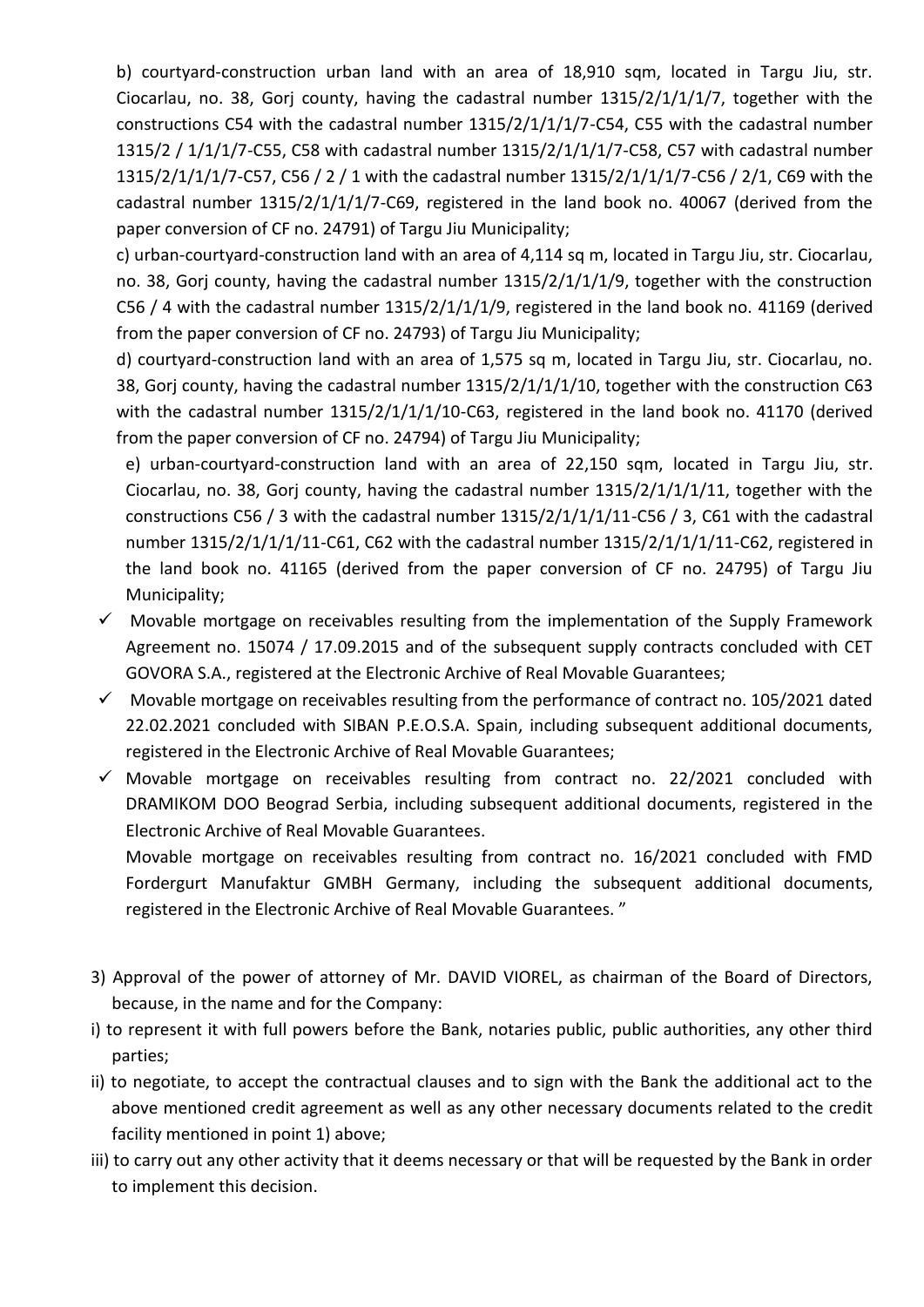4) Approval of the power of attorney of Mr. DAVID VIOREL, as chairman of the Board of Directors, to approve any subsequent modifications / extensions of the maximum duration of use of the credit line mentioned in point 1) above. The above mandate is granted also for any subsequent modifications to the Credit and Guarantee Agreements, including, but not limited to, the purpose, type, use, extension / increase / decrease of the credits and the object of the guarantees..

#### **II) Credit Contracted at ING Bank NV Amsterdam**

**1.** Contracting from ING Bank N.V. Amsterdam Bucharest Branch ("**Bank**") of three credit facilities as follows:

a) a credit line in the amount of EUR 2,250,000 for the financing of the working capital;

b) a credit line in the amount of RON 9,000,000 for the financing of the working capital;

c) a line for issuing letters of bank guarantee in the amount of RON 5,000,000 (increase of the existing line by RON 2,800,000).

2. The guarantee of all financial obligations (loans, interest, penalties, other costs) deriving from the credit facilities mentioned in point 1 above, will be done with:

**- Real estate mortgage on urban land with an area of 531 sqm and the construction built on it, having cadastral number 1315/2/1/1/8, CF 39574;**

**- Real estate mortgage on urban land with an area of 1000 sqm, having cadastral number 4327, CF 47079;**

**- Real estate mortgage on urban land with an area of 4760 sqm and the construction built on it, having cadastral number 4296, CF 47074;**

**- Real estate mortgage on urban land with an area of 1395 sqm, with cadastral number 37200, CF 37200;**

**- Real estate mortgage on urban land with an area of 9632 sqm, having cadastral number 37202, CF 37202;**

**- Real estate mortgage on urban land with an area of 20,617 sqm and the construction built on it, having cadastral number 1315/2/1/1/2, CF 40066;**

**- Real estate mortgage on urban land with an area of 15,409 sqm and the constructions built on it C1- C8, having cadastral number 41266, CF 41266;**

**- Real estate mortgage on urban land with an area of 996 sqm and the construction built on it, having cadastral number 1315/2/1/1/5, CF 41270;**

**- Real estate mortgage on urban land with an area of 1063 sqm and the construction built on it, having cadastral number 41263, CF 41263;**

**- Real estate mortgage on urban land with an area of 14,478 sq m and the constructions built on it C1- C7, having cadastral number 44426, CF 44426;**

**- Real estate mortgage on urban land with an area of 6,843 sqm and the constructions built on it C18- C-23, C53, C73, having cadastral number 1315/2/1/1/1/6, CF 47076;**

**- Pledge on the company's stocks, located at 38 Ciocirlau Street, except for the stocks under G45 management - Raw materials-dusts;**

**- Assignments of receivables related to at least the following commercial relations: Masanes Servindustria Spain, Arcelormittal Galati SA, Arcode UK Limited England, Technirub Vizo International B.V. Netherlands, Gummi Undtransportbandservice GMBH Germany, Steadfast Resource Developments Limited (SRD) England, Knapheide Germany, Muller Beltex BV Netherlands, Scoarta Comprest SRL, Metroseal England, CE Oltenia, Lavorgomma SRL; Sati Group SPA, Ites Gummi-Und Dichtungstechnik GMBH, Barbieri SRL Nastri, Helsingin Hihna Finland;**

**- Movable mortgage on all company accounts opened at Ing Bank**

For negotiating the terms of the credit facility, signing credit agreements, guarantee contracts (movable / immovable), any additional documents arising from these contracts (eg additional documents for reducing or extending credit facilities), as well as any other documents, which the Bank will request from the company in order to grant credit facilities, we empower Mr. DAVID VIOREL, having the position of GENERAL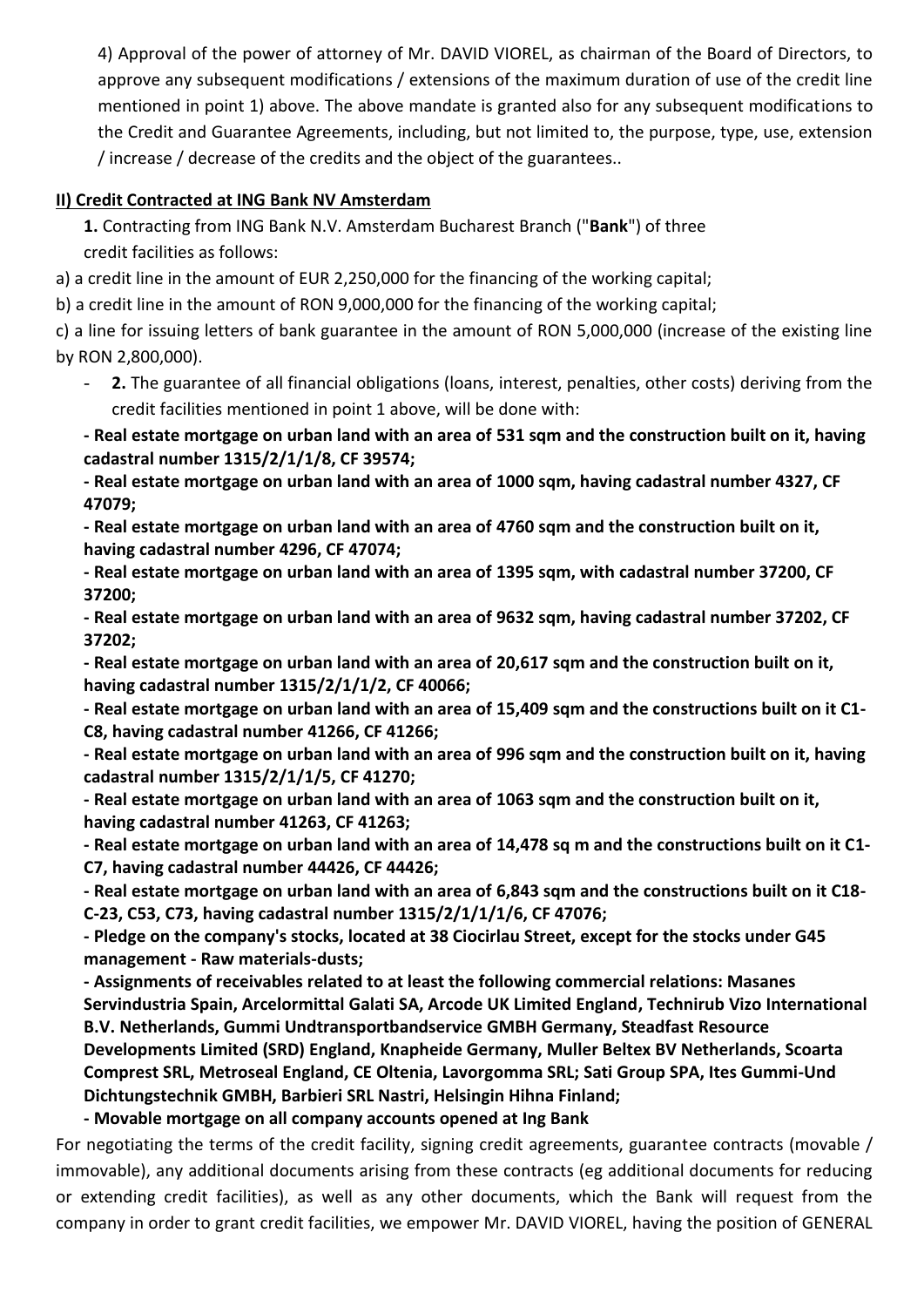MANAGER, his / her signature being completely opposable to the company, the power of attorney is valid for a period of 1 year.

#### **III) Credit Contracted at Credit Europe Bank**

**1.** Approval of the extension of the maturity of the credit facility contracted by the Company from Credit Europe Bank (Romania) S.A. through the Pitesti Branch in the form of a Credit Line (Overdraft) in the amount of RON 8,900,000 (eight million in nine thousand) from 27.01.2023 to 26.01.2024.

**2**. Approval of the extension of the maturity of the credit facility contracted by the Company from Credit Europe Bank (Romania) S.A. through the Pitesti Branch in the form of a Credit Line (Overdraft) in the amount of RON 5,000,000 (five million) from 27.01.2023 to 26.01.2024.

**3.** Approval of the maintenance / establishment of guarantees on some assets from the Company's patrimony and other assets, in order to guarantee the credit facilities mentioned in point 1 and point 2 above, as follows:

**a)** real estate mortgage on the following real estate, owned by the Company:

**a.1.)** building located in Târgu Jiu, Str. Ciocirlau, no.38, Gorj county, composed of urban land, yardconstruction category, with an area of 1,271 m.p., together with the constructions C1 - Administrative group, with a built-up area of 161.32 m.p. and C2 - Administrative group, with a built-up area of 151.81 m.p., registered in the Land Book no. 39568 of Târgu Jiu Municipality, Gorj County (derived from the paper conversion of CF no. 24777), with no. cadastral 39568 for land (old cadastral no. 1315/2/1/1/3), respectively no. cadastral 39568-C1 and no. cadastral 39568-C2 for constructions;

**a.2.)** building located in Târgu Jiu, Str. Ciocirlau, no.38, Gorj county, composed of urban land, yardconstruction category, with an area of 6,705 m.p., together with the construction of the Oxygen Factory, registered in the Land Book no. 37455 of Târgu Jiu Municipality, Gorj County (derived from the paper conversion of CF no. 24778), with no. cadastral 37455 for land (old cadastral no. 1315/2/1/1/4) and no. cadastral 37455-C1 for construction;

**a.3.)** building located in Târgu Jiu, Str. Ciocirlau, no.38, Gorj county, composed of urban land, yardconstruction category, with an area of 1,859 sqm, together with the construction C1 - Tailoring section + gate group, with a built-up area of 667.87 sqm, registered in the Book Land no. 39567 of Târgu Jiu Municipality, Gorj County (derived from the paper conversion of CF no. 24781), with no. cadastral 39567 for land (no. old cadastral 1315/2/1/1/7) and no. cadastral 39567-C1 for construction;

**a.4.)** building located in Târgu Jiu, Str. Ciocirlau, no.38, Gorj county, composed of urban land, yardconstruction category, with an area of 5,047 m.p., together with the construction of the Drum Conditioning Section, registered in the Land Book no. 39579 of Târgu Jiu Municipality, Gorj County (derived from the paper conversion of CF no. 24783), with no. cadastral 1315/2/1/1/9 for land and no. cadastral 1315/2/1/1/9-C59 for construction;

**a.5.)** building located in Târgu Jiu, Str. Ciocirlau, no.38, Gorj county, composed of urban land, yardconstruction category, with an area of 3,744 sq.m., registered in the Land Book no. 39564 of Târgu Jiu Municipality, Gorj County (derived from the paper conversion of CF no. 24784), with cadastral number 39564 (old cadastral no. 1315/2/1/1/10);

**a.6.)** building located in Târgu Jiu, Str. Ciocirlau, no.38, Gorj county, composed of urban land, yardconstruction category, with an area of 9,538 sqm, together with the construction C1 - Industrial hall - Gaskets section, with a built-up area of 6,429.15 sqm, registered in the Book Land no. 39562 of Târgu Jiu Municipality, Gorj County (derived from the paper conversion of CF no. 24792), with no. cadastral 39562 for land (old cadastral no. 1315/2/1/1/1/8) and no. cadastral 39562-C1 for construction;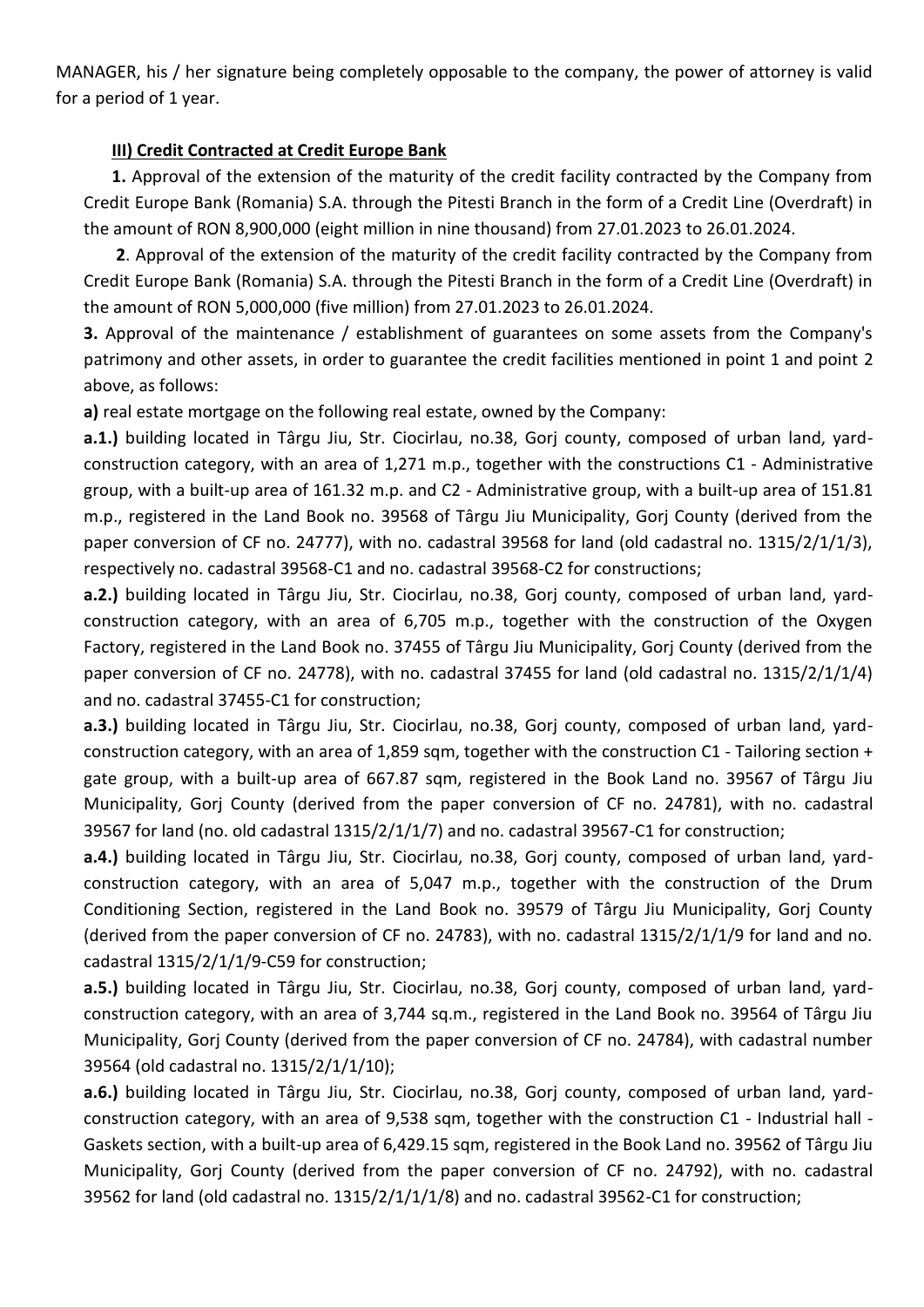**a.7.)** building located in Târgu Jiu, Str. Ciocirlau, nr.38, Gorj county, composed of urban land, yardconstruction category, with a measured area of 9,280 sqm, together with the constructions: demineralization station, demineralization station annex, demineralization station basin, locker room, thermal power plant, compressor station warehouse, registered in the Land Book no. 47078 of Târgu Jiu Municipality, Gorj County (derived from the paper conversion of CF no. 24787), no. cadastral 47078 for land (no. old cadastral 1315/2/1/1/1/3) and no. I'm falling. 47078-C1, no. I'm falling. 47078-C2, no. I'm falling. 47078-C3, no. I'm falling. 47078-C4, no. I'm falling. 47078-C5, no. I'm falling. 47078-C6 for construction;

**a.8**.) building located in Târgu Jiu, Str. Ciocirlau, no.38, Gorj county, composed of urban land, yardconstruction category, with a measured area of 17,758 sqm, together with the constructions: pool, pump house, pool, thermal power plant, industrial construction, post transformer, recirculated water pool, cooling tower, pump station, cooling tower, industrial and municipal construction, industrial and municipal construction, industrial and municipal construction, industrial and municipal construction, industrial and municipal construction, chlorination station, metal warehouse, registered in the Land Book no. 41246 of Târgu Jiu Municipality, Gorj County (derived from the paper conversion of CF no. 24789), no. I'm falling. 41246 for land (old cadastral no. 1315/2/1/1/1/5) and no. I'm falling. 41246-C1, no. I'm falling. 41246-C2, no. I'm falling. 41246-C3, no. I'm falling. 41246-C4, no. I'm falling. 41246-C5, no. I'm falling. 41246-C6, no. I'm falling. 41246-C7, no. I'm falling. 41246-C8, no. I'm falling. 41246-C9, no. I'm falling. 41246-C10, no. I'm falling. 41246-C11, no. I'm falling. 41246-C12, no. I'm falling. 41246- C13, no. I'm falling. 41246-C14, no. I'm falling. 41246-C15, no. I'm falling. 41246-C16, no. I'm falling. 41246-C18 for construction;

**b) )** the movable mortgage on the stocks of goods (raw materials) owned by the Company, so that their value has a minimum coverage rate of 30% of the value of the credit facilities mentioned in points 1 and 2 above..

**c)** movable mortgage on receivables arising from commercial contracts concluded by the Company with its customers, accepted by Credit Europe Bank (Romania) SA, so that the remaining amount receivable from these contracts has a minimum coverage rate of 50% of the value of the facilities credit mentioned in points 1 and 2 above.

**d**) the movable mortgage of the Company on the receivables deriving from the indemnification rights deriving from the production of an insured risk regarding the movable and immovable goods provided in letters a) and letters b) above;

**e) the movable mortgage on the availabilities found at any moment in the current accounts, present and future, of the opened Company and what will be opened at Credit Europe Bank (Romania) S.A .;**

**4.** Approval of his power of attorney. David Viorel, Romanian citizen, domiciled in Tirgu Jiu Municipality, Str. Slt. Valentin Merisescu, no. 23A, Gorj County, as Administrator and Chairman of the Board of Directors, for signing the Financing Documents (credit agreement and related additional documents, real estate and movable mortgage contracts and related additional documents, movable mortgage contracts and related additional documents) of all the requests, the documents related to the fulfillment of the present decision, and to fulfill all the formalities necessary for the registration of the mortgages in the publicity registers.

**2.** Approval of the power of attorney of the Chairman of the Board of Directors to represent the company with full powers in relation to state, financial, banking, ONRC institutions, etc., his signature being opposable to the company.

**3.** Approval of the percentage of 20% for the inventors who assigned the patents to ARTEGO SA from the savings made by applying these patents.